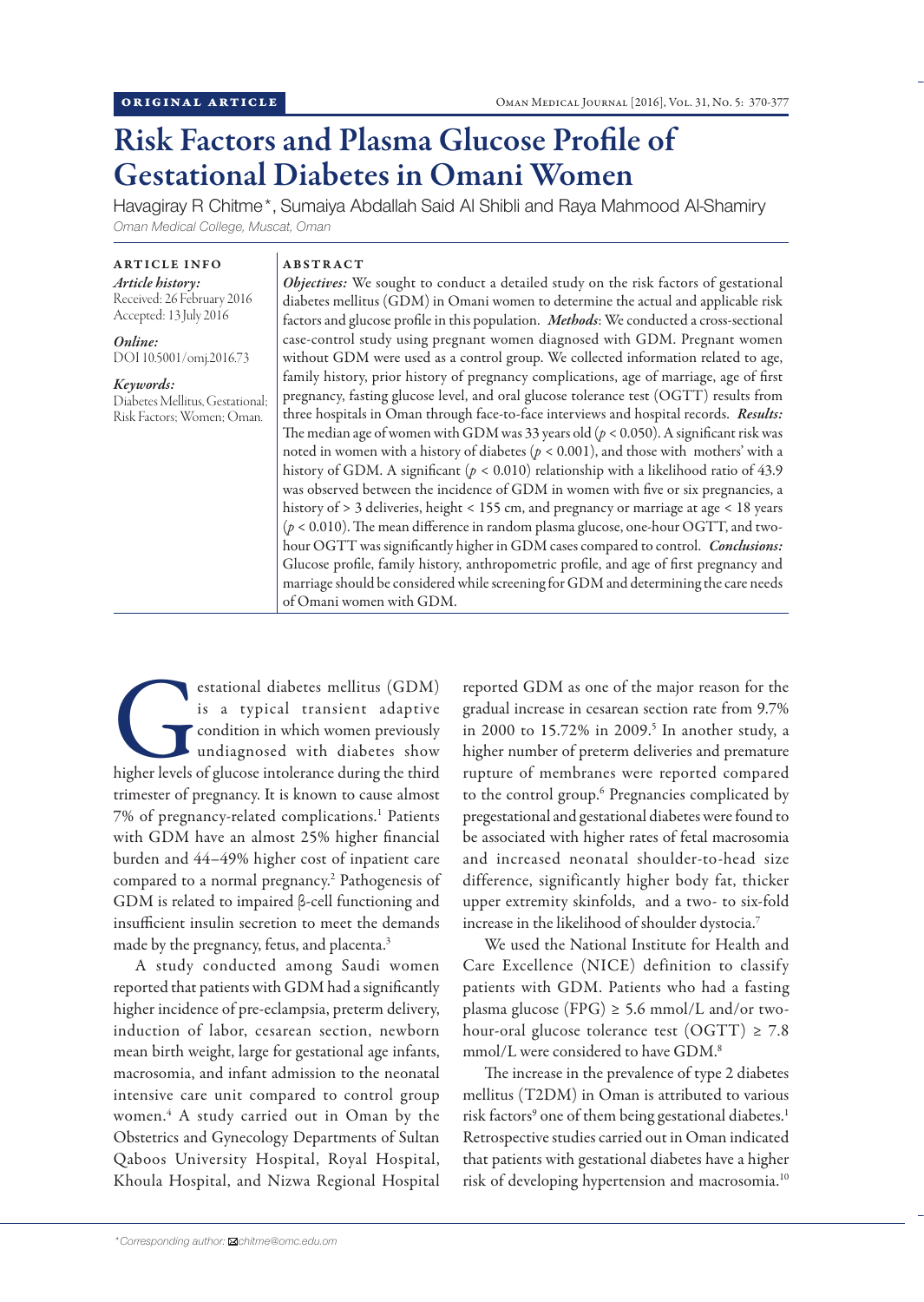The Ministry of Health, Oman, reported a consistent rise in the incidence of GDM in Oman despite screening for glucose intolerance.<sup>11</sup> A study conducted in Muscat showed that 17.2% of patients screened for GDM had a slightly higher risk of developing T2DM within 10 years.<sup>12</sup> A recently published article reported that 5% of all pregnant women are diagnosed with GDM in Oman, and 14.3% of fetal deaths are attributed to GDM.<sup>13</sup>

Given the consistent rise in the burden of diabetes and cardiovascular diseases in Oman and the GCC, it is important to identify the causes and risk factors of GDM to provide a sufficient cushion to health care professionals to develop strategies for its primary prevention.<sup>14</sup> A study carried out in Iran identified a positive family history of diabetes and GDM, multiparity, older age, obesity, infertility, chronic hypertension, and stillbirth and abortions as major risk factors.<sup>11</sup> A retrospective study carried out in the United Arab Emirates concluded that women with advanced age, multiparity, and obesity had a greater risk for GDM.<sup>15</sup> A study from Sudan reported a higher risk of GDM due to proteinuria, preeclampsia, higher blood pressure, and glycosuria in its study population.<sup>16</sup> A study conducted in Bahrain suggested a consistent increase in the prevalence of GDM from 7.2% to 12.5%. Maternal age and weight were the major risk factors identified.<sup>17</sup>

GDM is linked to various risk factors and has differing rates of incidence due to diverse socioeconomic status, healthcare access, lifestyle, heterogenic populations, increased obesity, and geopolitical changes.18 Development of GDM is due to the transient progressive insulin resistance and causes adverse maternal, fetal, and neonatal complications.19 Despite glycemic regulation by dietary interventions, and the use of glibenclamide, metformin, and insulin therapies,<sup>1</sup> the mother and fetus/neonate are not totally free from consequences.20,21 Many recent studies have stressed the need for early gestational screening to avoid the development of GDM, but not its prevention.<sup>22</sup> However, the lack of detailed studies on risk factors in Omani women makes it difficult to plan and implement primary and secondary preventive measures.

While studies on GDM have been conducted, hardly any studies in Oman measured the risk factors and glucose profile related to this disorder as a whole. This is despite the fact that GDM is associated with

serious birth outcomes for both the mother and fetus. The literature confirms the association and correlation between GDM and certain risk factors; however, GDM may also occur in the absence of identifiable risk factors. Therefore, there is a need to study the risk profile of women who are likely to develop GDM, which will help physicians recognize GDM and advise women to modify their lifestyle appropriately early enough to minimize consequences to them and their fetus.

Our study was based on the hypothesis that the risk factors for GDM in Omani patients vary from other populations. Hence, we sought to identify the risk factors of GDM and the extent of their association with the incidence of GDM compared to the normal control group.

#### METHODS

Our study was carried out from February 2015 to July 2015 at Nizwa Polyclinic, Sohar Hospital, and Rustaq Hospital after obtaining approval from Research and Ethics Committee, Ministry of Health, Oman. Primary data were collected by face-to-face interview assisted by staff nurses at each hospital, and secondary data was collected through retrospective chart review of GDM cases and controls. The control group contained pregnant women having a normal pregnancy without glucose intolerance.

Considering a 5% margin error, 95% confidence interval (CI), a population size of  $61,000$ <sup>23</sup> and a response distribution of 50%, a sample size of 382 was calculated. We enrolled a larger population size of 591; 291 were diagnosed with GDM and made up the case group and 300 women without GDM made up the control group. The inclusion and exclusion criteria for both the case and control groups were those who agreed to take part in the study and had no association of glucose level fluctuation due to pancreatitis, pancreatectomy, no pre-natal check-up, and history of not attending follow-up appointments regarding their gestational glycemia.

A literature-based questionnaire<sup>24,25</sup> was used to collect the women's demographic data, obstetric history, gestational outcomes, glucose profile, diabetic history, and other information.

The identity of the participants and findings of this study were treated with the highest degree of confidentiality. The objective of the study was clearly explained to all participants and their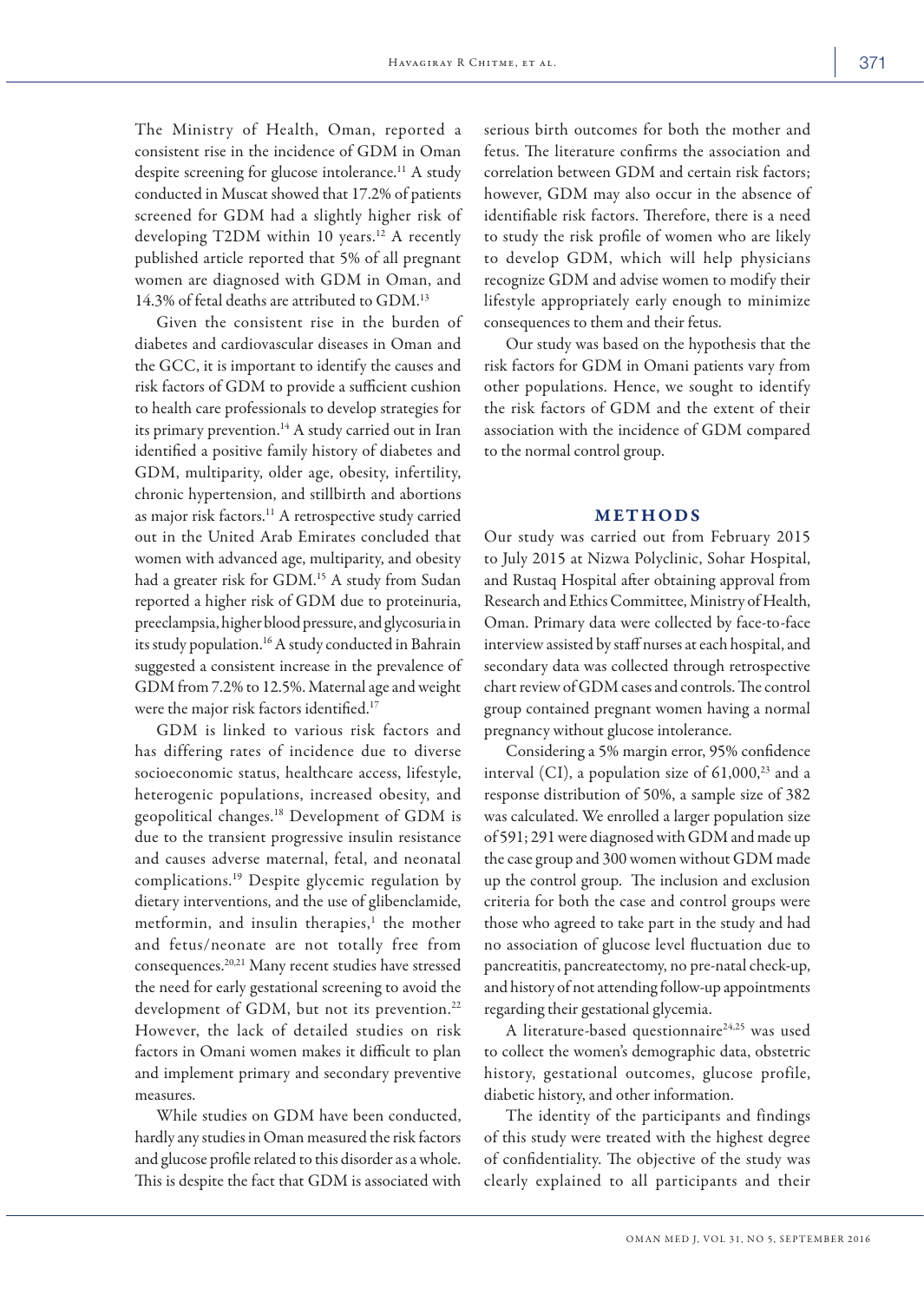written consent was sought before their inclusion. Participation in this study was voluntary and participants had the right to withdraw at any time. Team members and nurses working at the respective hospitals carried out the data collection. The study was approved by Research and Ethics Committee, Ministry of Health, Oman (Approval Number MH/ DGP/R&S/PROPOSAL \_APPROVED/10/2015 Dated 16/02/2015).

Each woman was given a case number, and the information was entered directly into SPSS Statistics (SPSS Statistics Inc., Chicago, US) version 19.0. Continuous numerical data were described as mean± SD, and categorical data by percentage-frequency distribution. Any difference in continuous and categorical variables of the control and case groups were described by descriptive analysis of frequencies, the chi-square test for categorical variables, Student's *t*-test for independent samples, and Spearman's analysis with the level of significance set at 5%.

# RESULTS

We conducted a multicenter systematic randomized case-control study involving 98, 94, and 99 women with GDM and 100 control women each from Nizwa polyclinic, Sohar Hospital, and Rustaq Hospital, respectively. Over half (57%) of the women were from Al Batinah governorate, which may be because two hospitals were located in this region. Thirtytwo percent of patients were from Nizwa hospital in Al Dakhliya. However, 7.3% of the samples were originally from Muscat, and the remaining 4% were from Musandam, Al Suwaiq, Al Wusta and Al Sharqia [Figure 1].

Pearson's r was statistically significant ( $p < 0.050$ ) when comparing the mean age women with GDM  $(32.3\pm5.5 \text{ years})$  and the age of the normal control group  $(28.6 \pm 4.7 \text{ years})$ . The mean age difference between GDM and normal cases was significantly (*p* < 0.001) higher (3.7 years, CI 95% 2.9–4.5). Most GDM cases were seen in the 32–36 year age group. The oldest woman was 44 years old in the GDM group and 39 years old in the control group. Simple boxplot analysis of the data showed a significant (*p* < 0.050) shift in higher age of pregnancy for women with GDM compared to women without GDM [Figure 2].

Spearman correlation analysis indicated a significant relationship between GDM and a family



Figure 1: Distribution of the study population.

history of type I or type II diabetes (*p* < 0.001). There was a significant (*p* < 0.001) risk and a likelihood ratio of 37.3 to developing GDM in a patient with a personal history of DM type I or II. The odds ratio of a patient having a mother with diabetes was 1.2 (CI 0.6–1.9), and a father was 1.0 (CI 0.3–1.7). The odds ratio for patients having a history of diabetes in other family members including grandfather, grandmother, cousins, family relatives, and distant relatives was 1.9 (CI 0.4–9.6) [Figure 3 and Table 1].





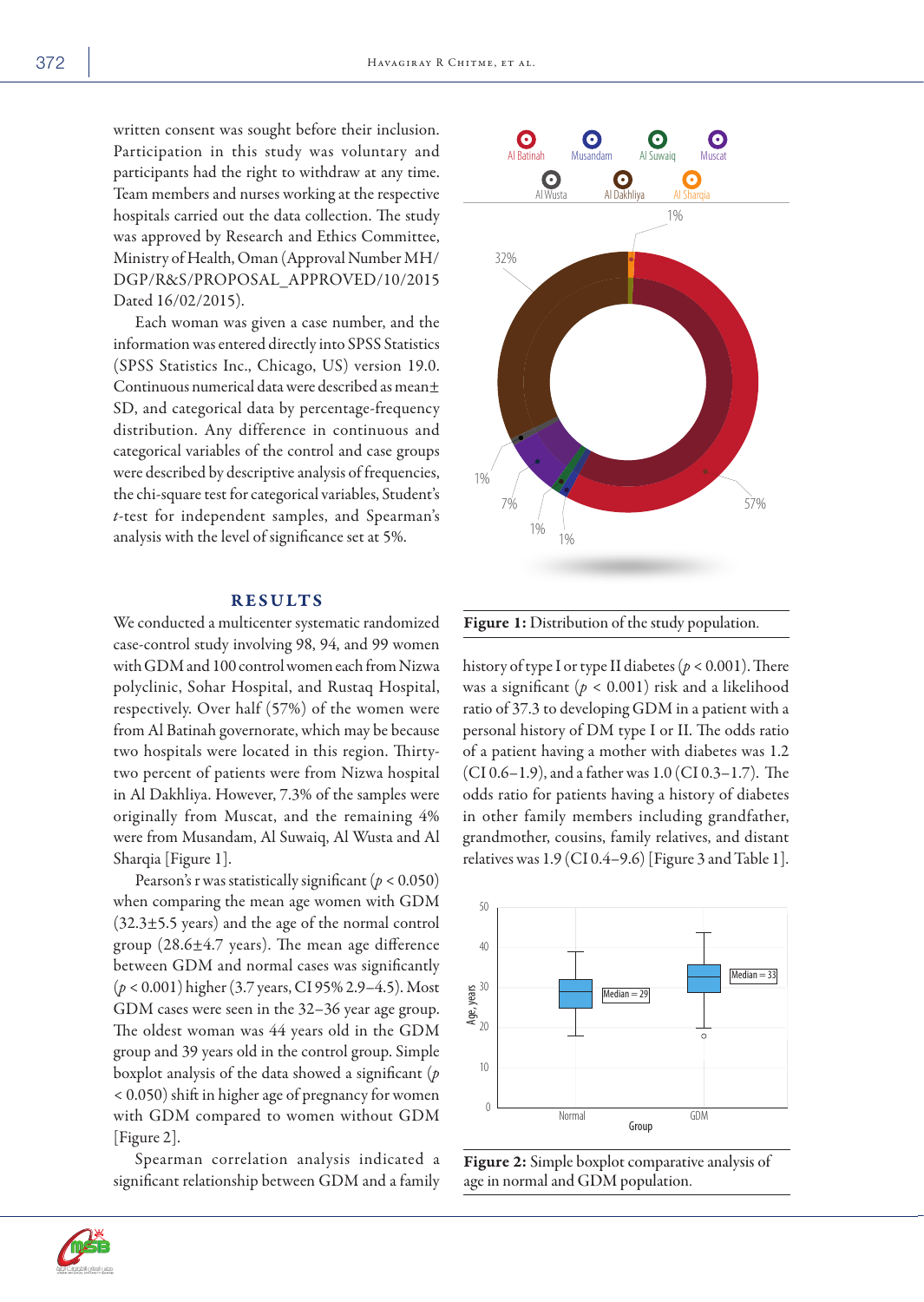| Diabetes type | Normal<br>patients, n | GDM patients,<br>n |
|---------------|-----------------------|--------------------|
| Type I        | 74                    | $108**$            |
| Type II       | 63                    | $95***$            |
| Unknown       | 161                   | 88                 |

GDM Cases.

Table 1: Family history of diabetes in normal and

*\*\*p < 0.010 with a likelihood ratio of 3.*

*\*\*Spearman correlation significant at the 0.010 level (two-tailed).*

Almost 84% of patients with GDM in this study had a family history of GDM compared to 16% of normal cases. The total number of GDM cases with a history of GDM were 157, and 83 without a family history. Some of the patients were not aware of a family history of GDM [Figure 4].

 Chi-square analysis showed a significant  $(p < 0.010)$  variation in the incidence of GDM with respect to patient height [Figure 5]. A shorter height was related to a higher rate of GDM cases. The mean height of normal patients was 156.3±6.5 cm and 155.6±5.9 cm in patients with GDM. The number of GDM cases was significantly higher in women ≤ 155 cm, but women > 156 cm had a significantly lower risk of GDM (*p* < 0.010).

Spearman's correlation analysis of the number of pregnancies and incidence of GDM compared to the



Figure 4: Frequency of family history of GDM and incidence of GDM.

control group revealed a significant relationship with a likelihood ratio of 43.9 in women with five and six pregnancies ( $p < 0.010$ ) [Figure 6]. The average number of pregnancies in the normal group was  $3.0\pm1.8$  compared to  $3.9\pm1.9$  in the GDM group  $(p < 0.001)$  with a mean difference of 0.92 (CI 0.6–1.2). However, pregnancies one to four were associated most commonly without GDM: 14.8% and 33.0% of GDM cases were noted with five and







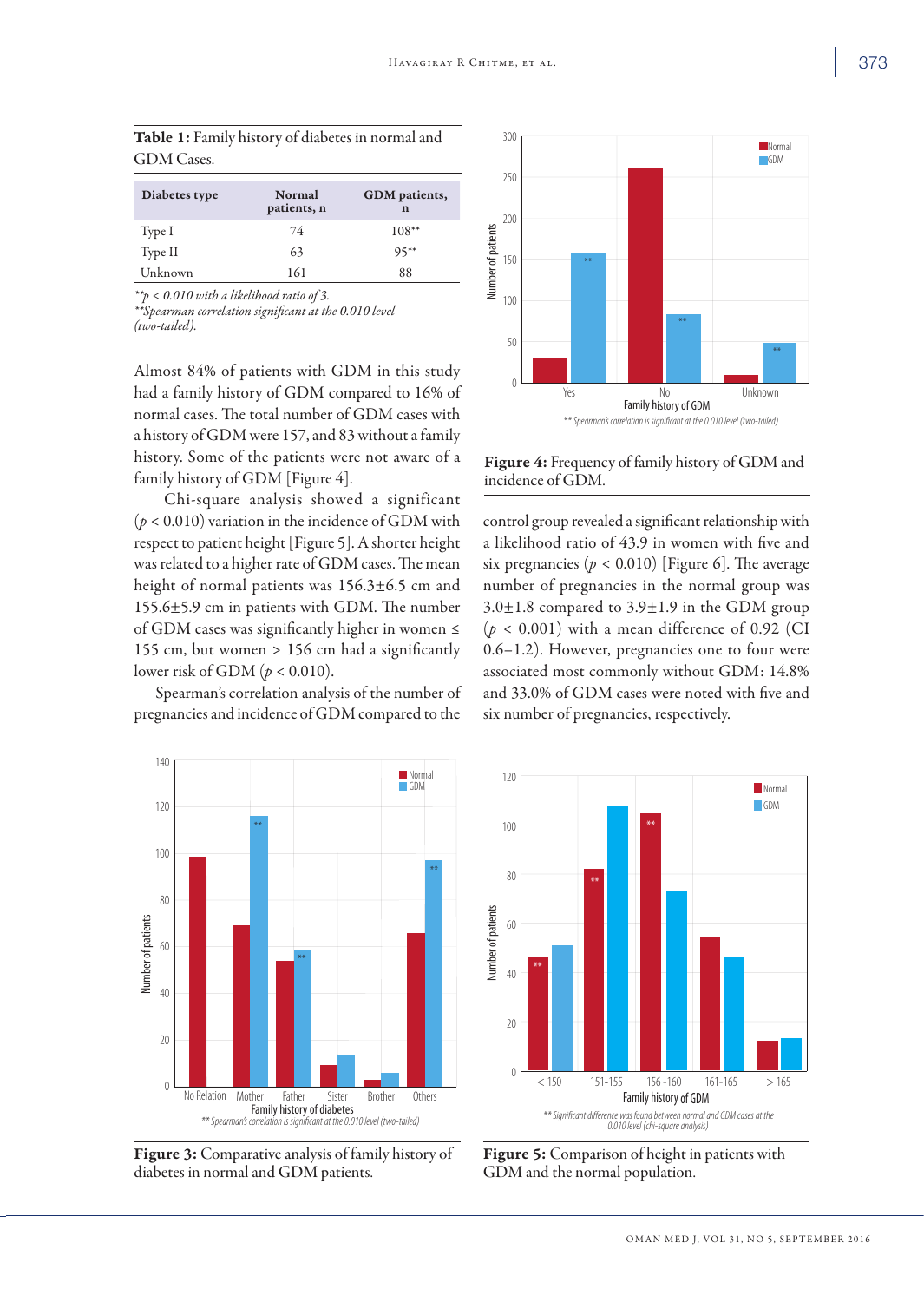





Figure 7: Comparison of number of past deliveries in normal and GDM cases.

| 10<br>5<br>$\theta$<br>First<br>Second<br>associated with a number of pregnancies.               | Fifth<br>Third<br>Fourth<br>Family history of GDM<br>** Significant difference was found between normal and GDM cases at the 0.010 level (chi-square analysis)<br>Figure 6: Percentage of normal and GDM cases<br>Spearman's correlation analysis showed a<br>significant ( $p < 0.010$ ) relationship with a likelihood<br>ratio of 52.6 and linear-by-linear association of 32.9<br>between the incidence of GDM and number of<br>deliveries. The average number of pregnancies in the<br>control group was 1.7±1.8 compared to GDM of<br>2.7±2.0 ( $p < 0.010$ ) with a mean difference of 1.0<br>(CI 0.7-1.3). The risk of developing GDM was<br>relatively higher in women with a history of three or | Percentage<br>15<br>10<br>5<br>Sixth<br>0                                                              | Nil<br>First<br>Third<br>Second<br>Family history of GDM<br>in normal and GDM cases.<br>mean difference of -0.3 (CI -1.0-0.3). | Fifth<br>Sixth<br>Fourth<br>Figure 7: Comparison of number of past deliveries<br>A significantly ( $p < 0.010$ ) higher number of<br>GDM cases were associated with women having<br>a history of pregnancy at ≤18 compared to the<br>control group. However, there was no significant<br>difference between GDM and the other age groups<br>of first pregnancy [Table 2]. The average age of first<br>pregnancy in the control group was 23.6±3.6 years<br>and 23.2 $\pm$ 4.3 in the GDM group ( $p > 0.050$ ) with a |
|--------------------------------------------------------------------------------------------------|------------------------------------------------------------------------------------------------------------------------------------------------------------------------------------------------------------------------------------------------------------------------------------------------------------------------------------------------------------------------------------------------------------------------------------------------------------------------------------------------------------------------------------------------------------------------------------------------------------------------------------------------------------------------------------------------------------|--------------------------------------------------------------------------------------------------------|--------------------------------------------------------------------------------------------------------------------------------|-----------------------------------------------------------------------------------------------------------------------------------------------------------------------------------------------------------------------------------------------------------------------------------------------------------------------------------------------------------------------------------------------------------------------------------------------------------------------------------------------------------------------|
|                                                                                                  | more than three deliveries. The percentage of women                                                                                                                                                                                                                                                                                                                                                                                                                                                                                                                                                                                                                                                        |                                                                                                        |                                                                                                                                | As shown in Table 2, 16.5% of women with                                                                                                                                                                                                                                                                                                                                                                                                                                                                              |
|                                                                                                  | was 15.5, 12.7, 8.9, and 14.4 compared to control<br>group 7.3, 8.6, 3.0, and 5.6 respectively [Figure 7].                                                                                                                                                                                                                                                                                                                                                                                                                                                                                                                                                                                                 | Table 2: Comparison of age at first pregnancy and age at marriage in GDM and normal control population | GDM were married at $\leq 18$ years compared to 7.3%                                                                           | of normal cases. A significantly higher level of plasma<br>glucose was found in women with GDM cases                                                                                                                                                                                                                                                                                                                                                                                                                  |
|                                                                                                  |                                                                                                                                                                                                                                                                                                                                                                                                                                                                                                                                                                                                                                                                                                            |                                                                                                        |                                                                                                                                |                                                                                                                                                                                                                                                                                                                                                                                                                                                                                                                       |
| with GDM with a history of three to six deliveries<br>$(n = 290)$ .<br>Age at first<br>pregnancy | Frequency                                                                                                                                                                                                                                                                                                                                                                                                                                                                                                                                                                                                                                                                                                  | Normal<br>Percentage                                                                                   | Frequency                                                                                                                      | <b>GDM</b><br>Percentage                                                                                                                                                                                                                                                                                                                                                                                                                                                                                              |
| $\leq 18$                                                                                        | 19                                                                                                                                                                                                                                                                                                                                                                                                                                                                                                                                                                                                                                                                                                         | 6.3                                                                                                    | $39**$                                                                                                                         | $13.4**$                                                                                                                                                                                                                                                                                                                                                                                                                                                                                                              |
| $19 - 24$                                                                                        | $174\,$                                                                                                                                                                                                                                                                                                                                                                                                                                                                                                                                                                                                                                                                                                    | 58.0                                                                                                   | 140                                                                                                                            | 48.1                                                                                                                                                                                                                                                                                                                                                                                                                                                                                                                  |
| $25 - 29$                                                                                        | 90                                                                                                                                                                                                                                                                                                                                                                                                                                                                                                                                                                                                                                                                                                         | 30.0                                                                                                   | 90                                                                                                                             | 30.9                                                                                                                                                                                                                                                                                                                                                                                                                                                                                                                  |
| $30 - 34$                                                                                        | 15                                                                                                                                                                                                                                                                                                                                                                                                                                                                                                                                                                                                                                                                                                         | 5.0                                                                                                    | 20                                                                                                                             | 6.9                                                                                                                                                                                                                                                                                                                                                                                                                                                                                                                   |
| > 35                                                                                             | $\sqrt{2}$                                                                                                                                                                                                                                                                                                                                                                                                                                                                                                                                                                                                                                                                                                 | 0.7                                                                                                    | 2                                                                                                                              | 0.7                                                                                                                                                                                                                                                                                                                                                                                                                                                                                                                   |
| Age at marriage                                                                                  |                                                                                                                                                                                                                                                                                                                                                                                                                                                                                                                                                                                                                                                                                                            |                                                                                                        |                                                                                                                                |                                                                                                                                                                                                                                                                                                                                                                                                                                                                                                                       |
| $\leq 18$                                                                                        | 22                                                                                                                                                                                                                                                                                                                                                                                                                                                                                                                                                                                                                                                                                                         | 7.3                                                                                                    | $48*$                                                                                                                          | $16.5*$                                                                                                                                                                                                                                                                                                                                                                                                                                                                                                               |
| $19 - 24$                                                                                        | 184                                                                                                                                                                                                                                                                                                                                                                                                                                                                                                                                                                                                                                                                                                        | 61.3                                                                                                   | 158                                                                                                                            | 54.3                                                                                                                                                                                                                                                                                                                                                                                                                                                                                                                  |
| $25 - 29$                                                                                        | 73                                                                                                                                                                                                                                                                                                                                                                                                                                                                                                                                                                                                                                                                                                         | 24.3                                                                                                   | 74                                                                                                                             | 25.4                                                                                                                                                                                                                                                                                                                                                                                                                                                                                                                  |
| $30 - 34$                                                                                        | 9                                                                                                                                                                                                                                                                                                                                                                                                                                                                                                                                                                                                                                                                                                          | 3.1                                                                                                    | 10                                                                                                                             | 3.4                                                                                                                                                                                                                                                                                                                                                                                                                                                                                                                   |

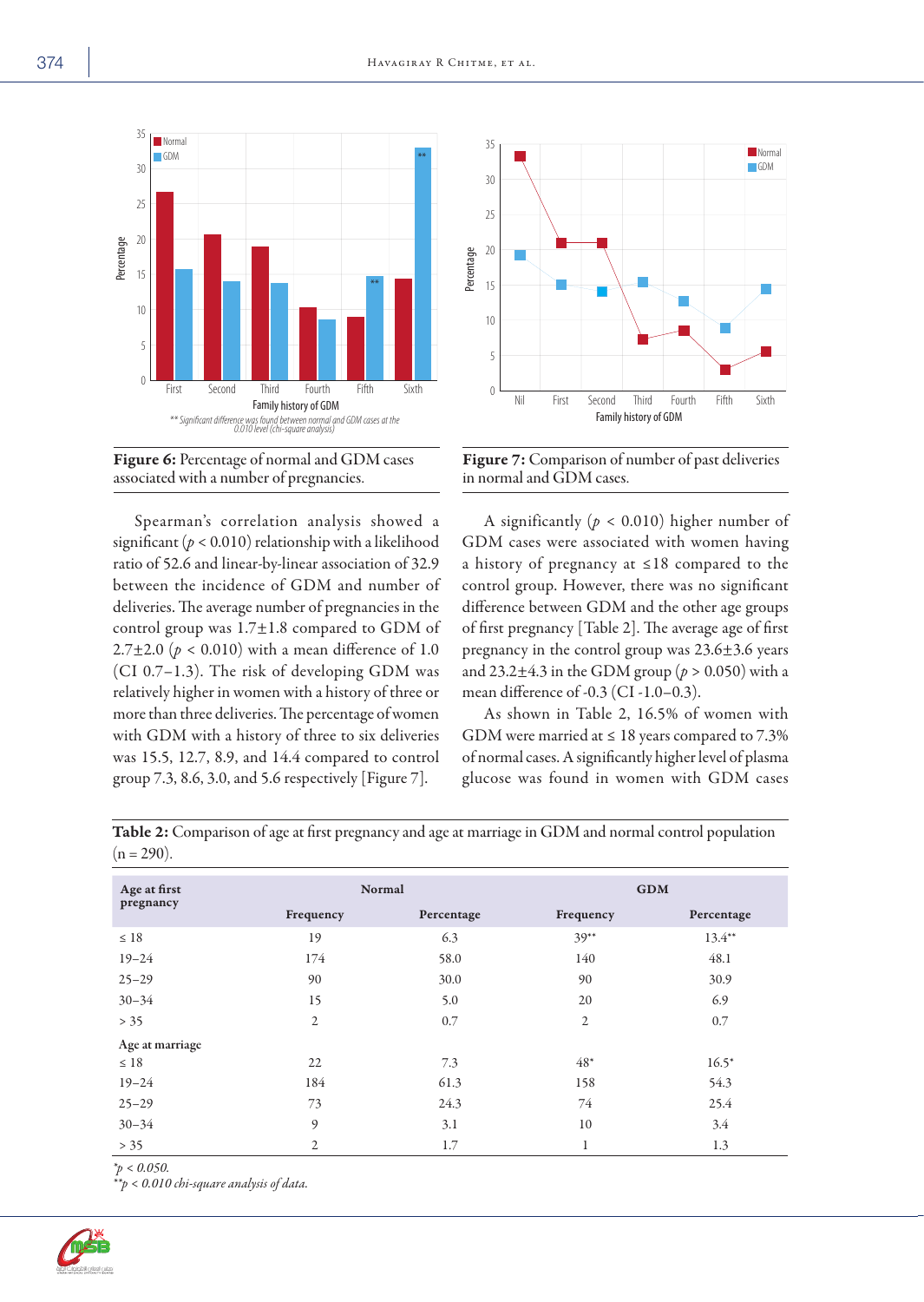| Plasma glucose<br>levels | Normal*             | $GDM*$              | Mean difference | CI(95%)      | <i>p</i> -value |  |  |
|--------------------------|---------------------|---------------------|-----------------|--------------|-----------------|--|--|
| Fasting                  | $5.3 \pm 4.4(4.8)$  | $5.7 \pm 1.1$ (5.6) | 0.4             | $-0.3 - 1.1$ | > 0.050         |  |  |
| Random                   | $5.3 \pm 0.8$ (5.2) | $6.8 \pm 4.1$ (6.1) | 1.5             | $0.9 - 2.2$  | ${}< 0.001$     |  |  |
| One-hour OGTT            | $5.8 \pm 1.0$ (5.5) | $6.9 \pm 0.9$ (6.8) | 1.1             | $0.0 - 2.2$  | < 0.050         |  |  |
| Two-hour OGTT            | $5.5 \pm 1(5.3)$    | $6.7 \pm 1.8$ (6.3) | 1.3             | $0.9 - 1.6$  | ${}< 0.001$     |  |  |
| Two-hour PPG             | $5.5 \pm 1.1(5.6)$  | $8.6 \pm 1.1$ (8.2) | 3.1             | $2.7 - 3.6$  | ${}< 0.001$     |  |  |

Table 3: Plasma glucose profile of normal and GDM cases.

*\*Data presented as mean±SD (median).*

*OGTT: oral glucose tolerance test; PPG: postprandial glucose.*

compared to women in the control group [Table 3]. The mean FPG level of patients with GDM was 5.7 $\pm$ 1.1 mmol/L ( $p > 0.050$ ) and 5.3 $\pm$ 4.4 mmol/L in the control group. Similarly, random plasma glucose, one-hour OGTT (*p* < 0.050), two-hour OGTT (*p* < 0.001), and two-hour postprandial glucose (*p* < 0.001) were significantly higher compared to the control group.

Data was analyzed using the *t*-test and significant differences between control and GDM cases were confirmed by ANOVA. The mean difference in random plasma glucose, one-hour OGTT, twohour OGTT, and two-hour postprandial glucose significantly higher in GDM cases compared to control indicating that the glucose intolerance is significantly associated with the incidence of GDM.

#### DISCUSSION

The aim of the study was achieved by including a sufficient number of patients from different regions of Oman. The study design was validated as having significantly variable factors by calculating the computed Nagelkerke R-square value (0.58).

It is known from the data that to some extent risk factors in Omani women differ to the globally identified risk factors of GDM. However, there was no significant variation in risk factors between hospitals and regions in Oman. More than half of the population included in this study were from Al Batinah governorate, which may be because two of the three hospitals (Sohar and Rustaq) were located in this region.

The maximum number of GDM cases were between 32–36 years and median age of incidence of GDM was 33 years old. This was significantly higher than the age of the control group ( $p < 0.050$ ). These results are similar to a cross-sectional study implemented in two phases (retrospective and prospective)<sup>26</sup> and supports the results of a study conducted to identify risk factors that used chart review methodology.27

GDM was a significantly  $(p < 0.001)$  associated with having a family history of diabetes (mother and father) with a likelihood ratio of 157.4. However, the maximum risk (20.3%) was found with a mother having a history of diabetes. These results are in line with a prospective cohort study conducted at an antenatal clinic in India from 2011 to 2012.28

Almost 84% of patients with GDM patients had a family history of GDM compared to 16% of normal cases. Spearman correlation analysis showed a significant correlation (0.010) and likelihood ratio of 224.6 with a family history of GDM. It also supports previous findings $29,30$  and confirms familial aggregation of diabetes among the Omani population and a maternal history influence.<sup>31</sup>

We observed no significant variation between normal and GDM cases with the mean height of patients. However, patients with a shorter height stature had a higher number of GDM cases. The number of GDM cases were significantly higher in women with height  $\leq 155$  cm supporting previously published results.32 These results also support those obtained in study conducted in Nordic women that looked at the prevalence of and risk factors for GDM using the World Health Organization and a simplified version of the new International Association of Diabetes in Pregnancy Study Groups criteria.9

Women married at ≤ 18 years old had a significantly (*p* < 0.050) higher risk for GDM compared to the control population. However, most women with GDM married between the ages of 19 and 24. Women who had their first pregnancy at  $\leq 18$ years old had a significantly (*p* < 0.010) higher risk of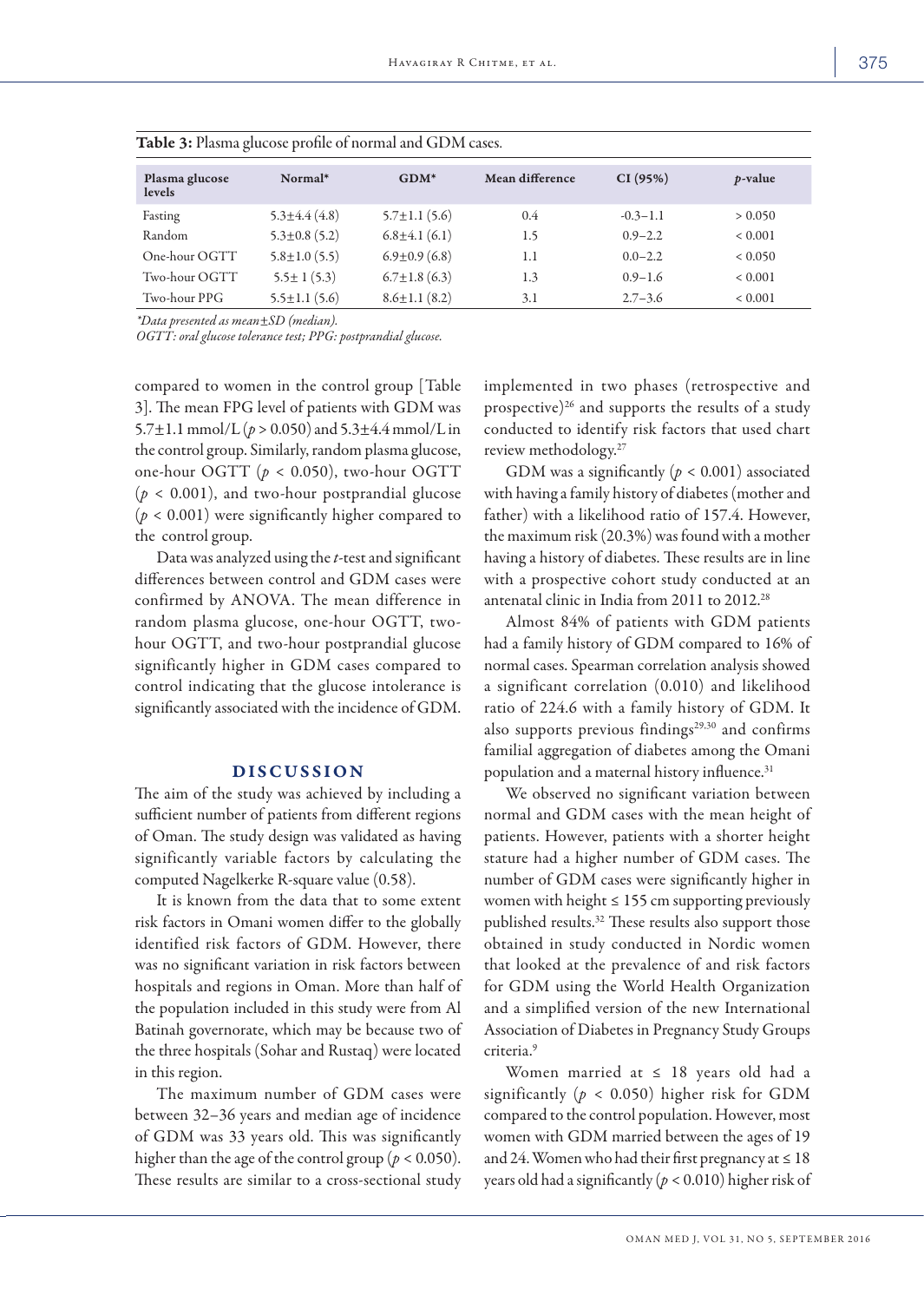developing GDM. Early marriage may be associated with early and greater number of pregnancies and deliveries. Spearman's correlation analysis revealed a significant relationship ( $p < 0.010$ ) between the incidence of GDM and women having five and six pregnancies compared to the control group with a likelihood ratio of 43.9.33 A higher number of pregnancies was associated with a higher number of successful deliveries. Spearman's correlation analysis showed a significant  $(p < 0.010)$  relationship with a likelihood ratio of 52.6 and linear-by-linear association of 32.9. The risk of developing GDM was relatively higher in women with a history of  $\geq 3$ live births. These results support studies carried out in Thailand.34

The mean FPG level of patients with GDM was 5.7 $\pm$ 1.1 mmol/L ( $p > 0.050$ ) and 5.3 $\pm$ 4.4 mmol/L in the control group. These results are similar to a cross-sectional study carried out in Malaysia,35 and a cohort study from Brazil.28 Similarly, random plasma glucose, one-hour OGTT, two-hour OGTT, and two-hour postprandial glucose was also significantly higher than control groups indicating that the glucose intolerance is associated with the incidence of GDM. These results are in line with the results obtained in community-based screening study.36

## **CONCLUSION**

The risk factors for GDM in Omani women includes pregnancy over 32 years of age,  $\geq$  5 pregnancies,  $\geq$ 3 deliveries, abnormal blood glucose profile, height ≤ 155 cm, a family history of diabetes and gestational diabetes, marriage at  $\leq 18$  years, first pregnancy at ≤ 18 years, and prior history of pregnancy and delivery complications. Awareness of these risk factors can help to minimize glucose intolerance earlier than late pregnancy. We recommend healthcare professionals consider these findings to develop a comprehensive primary and secondary prevention and care program for gestational diabetes in Oman.

#### *Disclosure*

The authors declared no conflicts of interest. This study was funding by the Research Council of Oman (TRC).

#### *Acknowledgements*

We are thankful to the Research Council of Oman (TRC) for financial assistance under the FURAP grant to carry out the study. We appreciate and acknowledge the assistance of clinical and non-clinical staff of Sohar Hospital, Rustaq Hospital, and Nizwa Hospitals for their cooperation and assistance in collecting the data. We also thank Dr. Syed Gauhar Alam Rizvi Sultan Qaboos University, Muscat, for his kind assistance in statistical analysis of data.

#### references

- 1. Chen P, Wang S, Ji J, Ge A, Chen C, Zhu Y, et al. Risk factors and management of gestational diabetes. Cell Biochem Biophys 2015 Mar;71(2):689-694.
- 2. Kolu P, Raitanen J, Rissanen P, Luoto R. Health care costs associated with gestational diabetes mellitus among high-risk women–results from a randomised trial. BMC Pregnancy Childbirth 2012;12:71.
- 3. Kim C. Maternal outcomes and follow-up after gestational diabetes mellitus. Diabet Med 2014 Mar;31(3):292-301.
- 4. Gasim T. Gestational diabetes mellitus: maternal and perinatal outcomes in 220 saudi women. Oman Med J 2012 Mar;27(2):140-144.
- 5. Al Busaidi I, Al-Farsi Y, Ganguly S, Gowri V. Obstetric and non-obstetric risk factors for cesarean section in oman. Oman Med J 2012 Nov;27(6):478-481.
- 6. Al Riyami N, Al-Ruheili I, Al-Shezaw F, Al-Khabori M. Extreme preterm premature rupture of membranes: risk factors and feto maternal outcomes. Oman Med J 2013 Mar;28(2):108-111.
- 7. Al-Khaduri MM, Abudraz RM, Rizvi SG, Al-Farsi YM. Risk factors profile of shoulder dystocia in oman: a case control study. Oman Med J 2014 Sep;29(5):325-329.
- 8. Diabetes in pregnancy: management from preconception to the postnatal period (NG3), NICE guideline Published: 25 February 2015 nice.org.uk/guidance/ng3, 17-66. [Cited 2016 July 8]. Available from: https://www.nice. org.uk/guidance/ng3/resources/diabetes-in-pregnancymanagement-of-diabetes-and-its-complications-frompreconception-to-the-postnatal-period-51038446021.
- 9. Helseth R, Salvesen O, Stafne SN, Mørkved S, Salvesen KA, Carlsen SM. Gestational diabetes mellitus among Nordic Caucasian women: prevalence and risk factors according to WHO and simplified IADPSG criteria. Scand J Clin Lab Invest 2014 Oct;74(7):620-628.
- 10. Barakat MN, Youssef RM , Al-Lawati JA. Pregnancy outcomes of diabetic women: charting Oman's progress towards the goals of the Saint Vincent Declaration. Ann Saudi Med 2010 Jul-Aug;30(4):265-270.
- 11. Ministry of Health. Diabetes Mellitus: Management guideline for primary health care, Department of Surviellance and Non-communicable disease control, Directorate General of Health Affairs, 2003, p. 44.
- 12. D'Souza MS, Amirtharaj A, Venkatesaperumal R, Isac C, Maroof S. Risk-assessment score for screening diabetes mellitus among Omani adults. SA GE Open Med 2013;1:2050312113508390.
- 13. Boutayeb A, Lamlili ME, Boutayeb W, Maamri A, Ziyyat A, Ramdani N. The rise of diabetes prevalence in the Arab region. Open J Epidemiol 2012;2:55-60 .
- 14. Kelly BB, Narula J, Fuster V. Recognizing global burden of cardiovascular disease and related chronic diseases. Mt Sinai J Med 2012 Nov-Dec;79(6):632-640.
- 15. Abdel-Warethi LO, Kumari AS, Haq A, Bakir A, Sainudeen A, Sedaghatian MR, et al. An evaluation of the latest A criteria for screening and diagnosing gestational diabetes at a tertiary care hospital in the United Arab Emirates. Int J Diabetes Metab 2006;14(1):55-60.
- 16. Mardi TG, Lutfi MF. Risk factors for gestational diabetes mellitus in Sudanese pregnant women. Int Med Biomed Res. 2012;1(1):79-84 .
- 17. Rajab KE, Issa AA, Hasan ZA, Rajab E, Jaradat AA.<br>Incidence of gestational diabetes mellitus in Bahrain from 2002 to 2010. Int J Gynaecol Obstet 2012 Apr;117(1):74- 77.
- 18. Kirke AB, Evans SF, Walters BN. Gestational diabetes in a